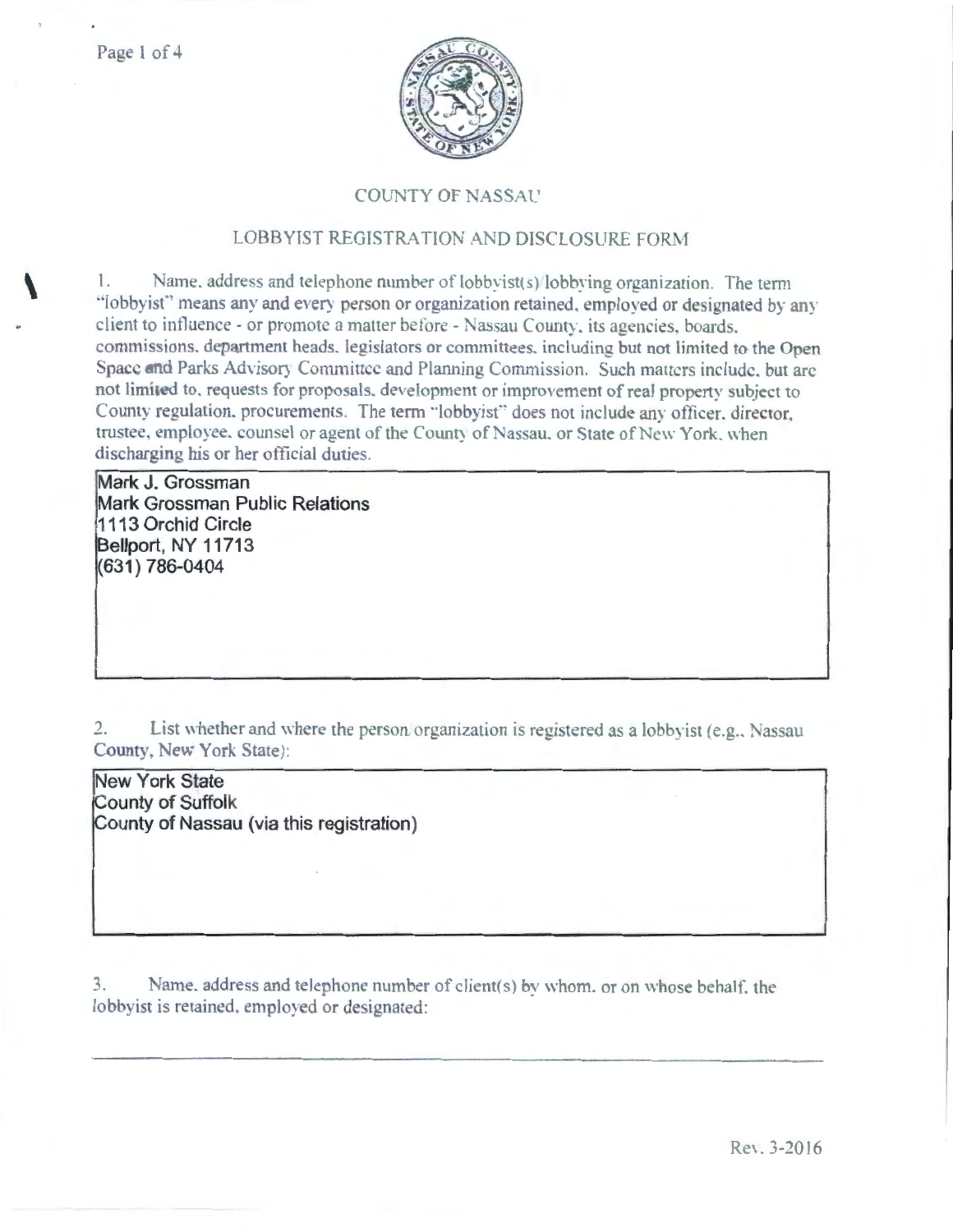OpenGov, Inc. 955 Charter Street Redwood City, CA 94063 (650) 336-7167

4. Describe lobbying activity conducted, or to be conducted. in Nassau County, and identify client(s) for each activity listed. See page 4 for a complete description of lobbying activities.

Procurement lobbying regarding OpenGov's performance management and public ransparency platforms.

5. The name of persons, organizations or governmental entities before whom the lobby ist expects to lobby

Nassau County Executive's Office Nassau County Comptroller's Office Nassau County Legislature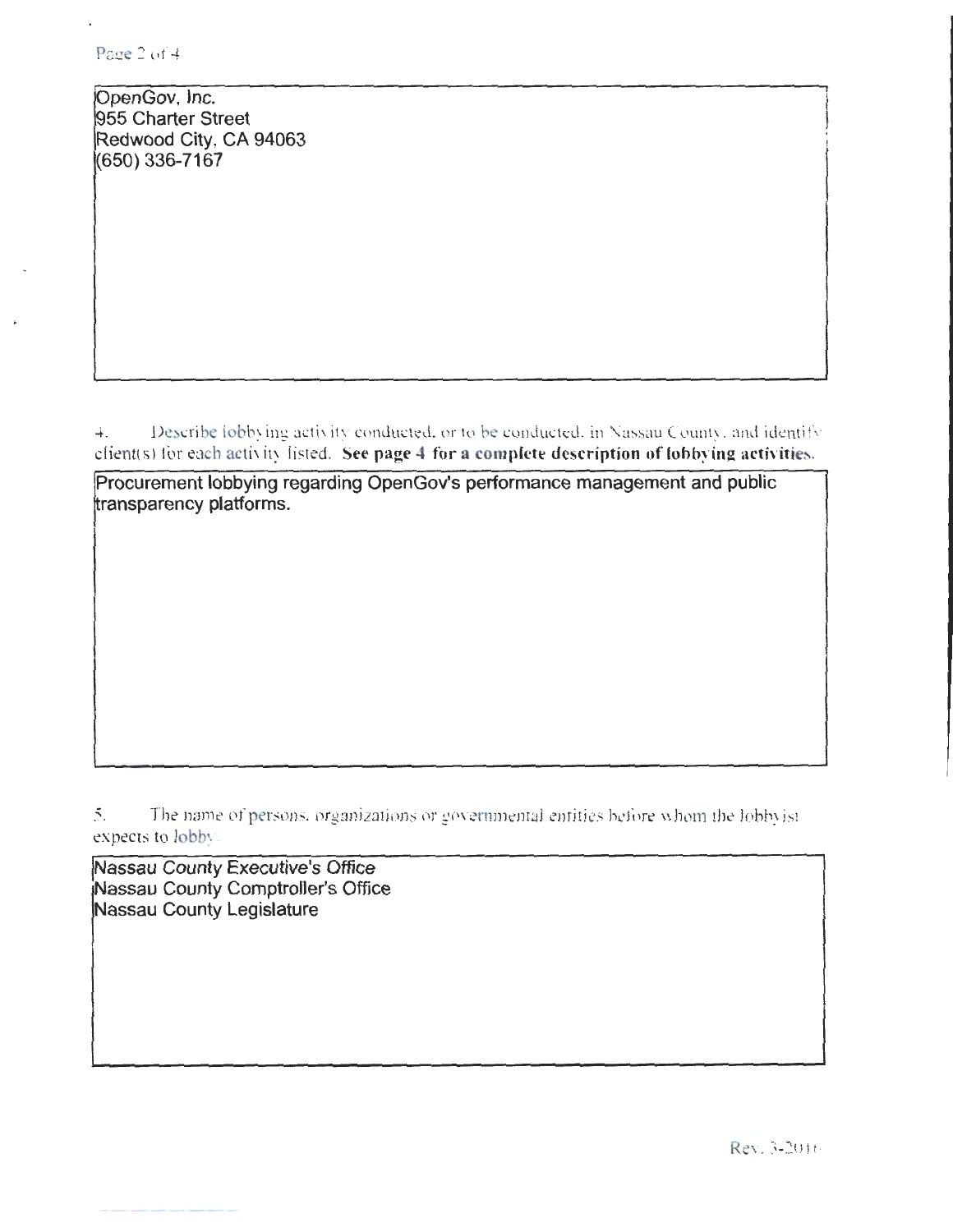$6.$ If such lobby ist is retained or employed pursuant to a written agreement of retainer or employment, you must attach a copy of such document; and if agreement of retainer or employment is oral, attach a written statement of the substance thereof. If the written agreement of retainer or employment does not contain a signed authorization from the client by whom you have been authorized to lobby, separately attach such a written authorization from the client.

7. Within the previous year, has the lobby ist/lobbying organization or any of its corporate officers provided campaign contributions pursuant to the New York State Election Law to the campaign committees of any of the following Nassau County elected officials or to the campaign committees of any candidates for any of the following Nassau County elected offices: the County Executive, the County Clerk, the Comptroller, the District Attorney, or any County Legislator? If yes, to what campaign committee? If none, you must so state:

**Jack Schnirman for Nassau** 

I understand that copies of this form will be sent to the Nassau County Department of Information Technology ("IT") to be posted on the County's website.

I also understand that upon termination of retainer, employment or designation I must give written notice to the County Attorney within thirty (30) days of termination.

VERIFICATION: The undersigned affirms and so swears that he/she has read and understood the foregoing statements and they are, to his/her knowledge, true and accurate.

The undersigned further certifies and affirms that the contribution(s) to the campaign committees listed above were made freely and without duress, threat or any promise of a governmental benefit or in exchange for any benefit or remuneration.

|        | 3/7/2019 |  |
|--------|----------|--|
| Dated: |          |  |

| Signed: |  |
|---------|--|
|         |  |

Print Name:

Mark J. Grossman

Owner/Principal

Title: